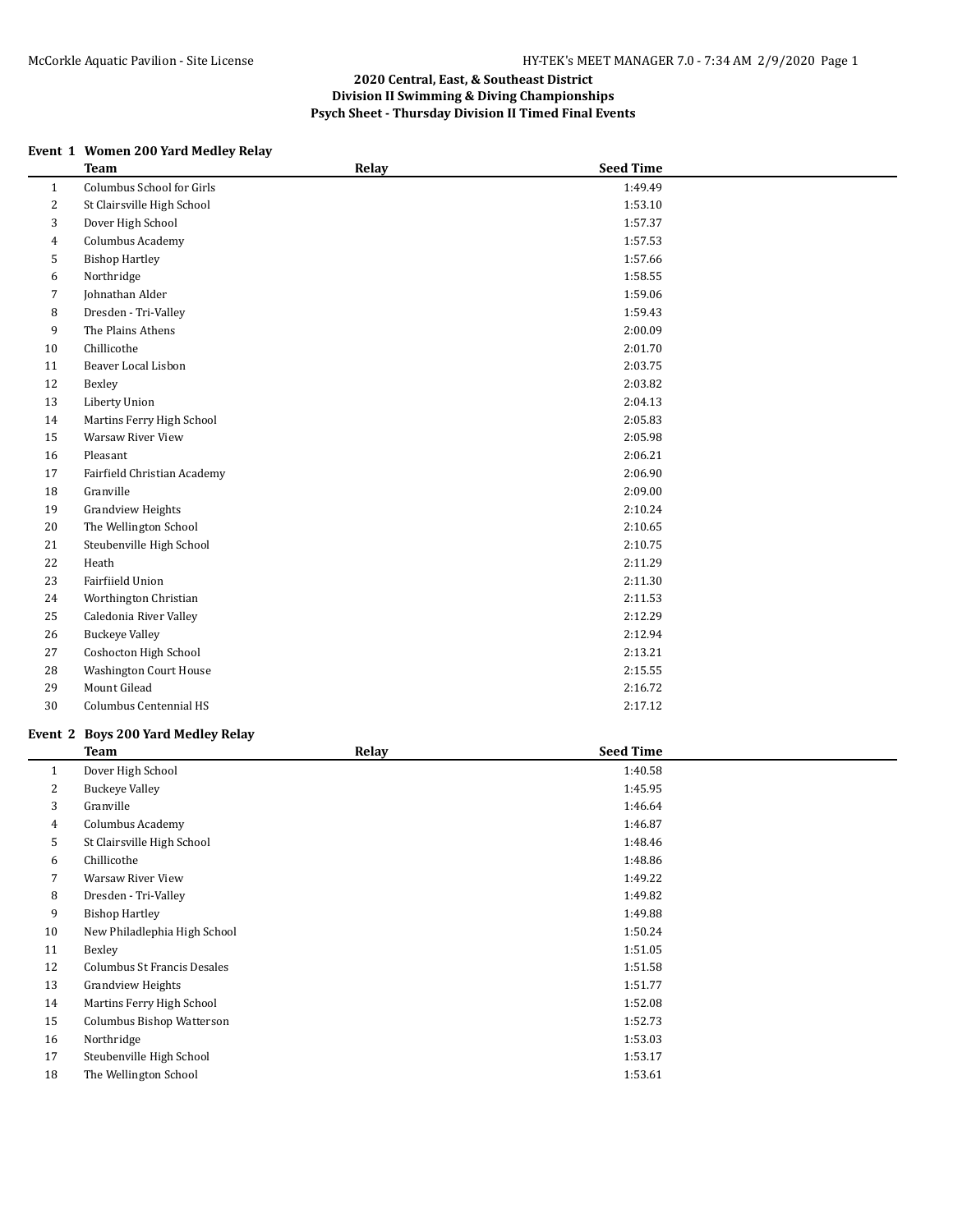## **Event 2 ... (Boys 200 Yard Medley Relay)**

| 19 | East Liverpool High School  | 1:53.73 |
|----|-----------------------------|---------|
| 20 | Marietta                    | 1:54.31 |
| 21 | Columbus Centennial HS      | 1:57.54 |
| 22 | Heath                       | 1:59.96 |
| 23 | Hebron Lakewood             | 2:00.81 |
| 24 | Barnesville Swim Team       | 2:01.36 |
| 25 | Greenfield McClain          | 2:01.67 |
| 26 | <b>Bidwell River Valley</b> | 2:01.84 |
| 27 | <b>McDermott Northwest</b>  | 2:02.13 |
| 28 | Bloom-Carroll               | 2:02.39 |
| 29 | Cambridge High School       | 2:04.14 |
| 30 | Portsmouth                  | 2:04.31 |

#### **Event 3 Women 200 Yard Freestyle**

|              | <b>Name</b>          |                | Year School                 | <b>Seed Time</b> |
|--------------|----------------------|----------------|-----------------------------|------------------|
| $\mathbf{1}$ | Holmes, Caroline O   | <b>SR</b>      | Dresden - Tri-Valley        | 1:55.99          |
| 2            | Bowers, Sonia        | IR             | Liberty Union               | 1:58.34          |
| 3            | Marody, Maggie       | IR             | St Clairsville High School  | 1:58.53          |
| 4            | Barnhart, Grace M    | S <sub>0</sub> | Fairfield Christian Academy | 1:58.71          |
| 5            | Lemert, Brooke       | FR             | Granville                   | 2:00.92          |
| 6            | Butnariu, Alexandra  | S <sub>O</sub> | Columbus Academy            | 2:02.18          |
| 7            | Volker, Annie        | SR             | <b>Grandview Heights</b>    | 2:02.91          |
| 8            | Lynch, Larissa D     | JR             | Dresden - Tri-Valley        | 2:03.84          |
| 9            | Grieshop, Ally       | JR             | Bexley                      | 2:04.06          |
| 10           | Smith, Elaine        | IR             | <b>Bishop Ready</b>         | 2:04.35          |
| 11           | Hendrickson, Karly J | SR             | Fairfield Christian Academy | 2:04.45          |
| 12           | Peters, Riley        | SR             | Dover High School           | 2:04.66          |
| 13           | Durbin, Reagan       | FR             | Dover High School           | 2:05.10          |
| 14           | Smith, Erin          | <b>SR</b>      | Dover High School           | 2:05.37          |
| 15           | Planey, Brenna       | SO.            | St Clairsville High School  | 2:06.50          |
| 16           | Rana, Kristina A     | JR             | The Plains Athens           | 2:07.99          |
| 17           | Aslaner, Julie S     | S <sub>O</sub> | Columbus School for Girls   | 2:08.72          |
| 18           | Mertz, Olesya        | SR             | Johnstown-Monroe            | 2:09.42          |
| 19           | Waggle, Clare        | IR             | Dresden - Tri-Valley        | 2:09.69          |
| 20           | Dittrick, Lauren R   | IR             | Columbus School for Girls   | 2:10.48          |
| 21           | Mylin, Caitlin R     | JR             | <b>Buckeye Valley</b>       | 2:11.66          |
| 22           | Mitchell, Olivia     | JR             | Bexley                      | 2:13.25          |
| 23           | Noretto, Olivia      | FR             | Dover High School           | 2:13.86          |
| 24           | Koshenko, Paige      | SO.            | St Clairsville High School  | 2:14.21          |
| 25           | Mutchler, Emily      | SR             | Madison Christian           | 2:14.61          |
| 26           | Wells, Carmen        | FR             | Granville                   | 2:14.89          |
| 27           | Schafer, Maddie      | IR             | Chillicothe                 | 2:15.55          |
| 28           | Fleege, Anja E       | S <sub>O</sub> | Columbus School for Girls   | 2:15.59          |
| 29           | Pittaway, Izzy R     | <b>IR</b>      | The Plains Athens           | 2:15.86          |
| 30           | Yakam, Emma          | SO.            | Columbus Academy            | 2:15.88          |

# **Event 4 Boys 200 Yard Freestyle**

|          | Name            | Year School              | <b>Seed Time</b> |
|----------|-----------------|--------------------------|------------------|
|          | Lane, Lucas     | FR Dover High School     | 1:46.17          |
| <u>.</u> | Thomas, Heath   | JR The Wellington School | 1:51.92          |
|          | McDermott, Cole | SR Granville             | 1:52.34          |
|          | Masters, Austin | FR Hebron Lakewood       | 1:52.67          |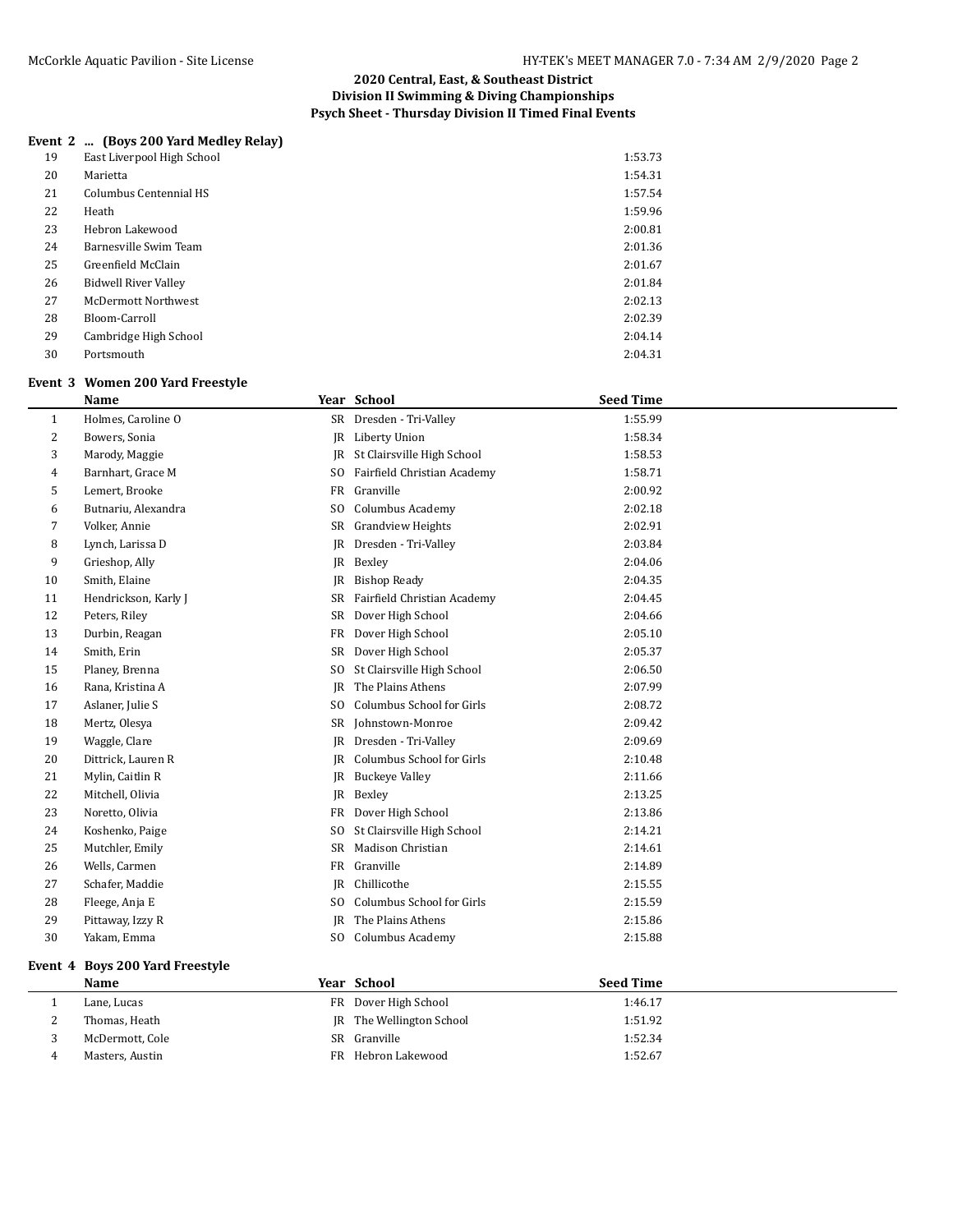|  |  | Event 4  (Boys 200 Yard Freestyle) |  |  |  |
|--|--|------------------------------------|--|--|--|
|--|--|------------------------------------|--|--|--|

| 5  | Fisher, Dylan A    | IR             | Buckeye Valley               | 1:53.60 |
|----|--------------------|----------------|------------------------------|---------|
| 6  | Dunham, Ben        | FR             | Pleasant                     | 1:53.89 |
| 7  | Rodgers, Julian    | SO.            | Granville                    | 1:54.86 |
| 8  | Banks, Ethan       | SR -           | St Clairsville High School   | 1:55.90 |
| 9  | Blum, Andy         | SR             | Chillicothe                  | 1:55.95 |
| 10 | Lewis, Gavin       | FR             | Columbus Academy             | 1:56.08 |
| 11 | Remlinger, Josh    |                | FR Granville                 | 1:56.19 |
| 12 | Boltz, Luke        |                | Columbus Academy             | 1:56.32 |
| 13 | Orti Dolz, Miguel  | IR             | New Philadlephia High School | 1:56.35 |
| 14 | Mace, Landon G     | IR             | Bloom-Carroll                | 1:56.88 |
| 15 | Hanley, Wyatt T    | FR             | Columbus St Francis Desales  | 1:57.48 |
| 16 | Wilson, Ty         |                | SR Dover High School         | 1:58.04 |
| 17 | Farthing, Gabe M   | SR             | Northridge                   | 1:59.26 |
| 18 | Yates, Blake W     | <b>FR</b>      | <b>Grandview Heights</b>     | 1:59.61 |
| 19 | Dreier, Caleb      | S <sub>0</sub> | Maysville High School        | 2:00.36 |
| 20 | Mcglumphy, Jonah   | SR -           | New Philadlephia High School | 2:00.53 |
| 21 | Kegelmayer, Chad W | SR             | <b>Bishop Hartley</b>        | 2:00.86 |
| 22 | Johnson, Hunter    |                | SR Bexley                    | 2:00.93 |
| 23 | McColley, Dylan N  | SR             | Heath                        | 2:02.17 |
| 24 | Richardson, Cyrus  | S <sub>0</sub> | Columbus Academy             | 2:02.18 |
| 25 | Pease, Parker      | SO.            | Beaver Local Lisbon          | 2:02.76 |
| 26 | Gasber, Jack       | S <sub>0</sub> | St Clairsville High School   | 2:02.90 |
| 27 | Blatt, Tristen     | IR             | Martins Ferry High School    | 2:03.36 |
| 28 | Clark, Jake E      | <b>IR</b>      | <b>Federal Hocking</b>       | 2:03.38 |
| 29 | Vaulx, Carson S    | S <sub>0</sub> | <b>Buckeye Valley</b>        | 2:03.63 |
| 30 | Ellis, Adam        | <b>JR</b>      | <b>Grandview Heights</b>     | 2:04.45 |
|    |                    |                |                              |         |

# **Event 5 Women 200 Yard IM**

|    | Name                          |                | Year School               | <b>Seed Time</b> |  |
|----|-------------------------------|----------------|---------------------------|------------------|--|
| 1  | Aurnou-Rhees, Jordan          | SR             | Columbus School for Girls | 2:09.37          |  |
| 2  | Ferguson, Phoebe G            | SO.            | <b>Grandview Heights</b>  | 2:12.31          |  |
| 3  | Bunstine, Riley L             | SR             | Northridge                | 2:14.92          |  |
| 4  | Vidal, Berta                  | SR             | <b>Warsaw River View</b>  | 2:15.99          |  |
| 5  | Klinefelter, Lauren           | SO.            | Columbus Academy          | 2:17.05          |  |
| 6  | Dygert, Elise                 | SR             | Johnathan Alder           | 2:17.62          |  |
| 7  | Fogle, Kayla                  | SR             | Martins Ferry High School | 2:21.21          |  |
| 8  | Wallace, Grace                | SR             | Dover High School         | 2:21.64          |  |
| 9  | Hollenbaugh, Jenna            | FR             | Pleasant                  | 2:21.75          |  |
| 10 | Spiker, Avery                 | SO.            | Granville                 | 2:23.61          |  |
| 11 | Dodgion, Kendall J            | SO.            | Ironton                   | 2:25.74          |  |
| 12 | Simone, Emma                  | JR             | <b>Bishop Hartley</b>     | 2:26.05          |  |
| 13 | Hoover, Siarra N              | SR             | <b>Licking Valley</b>     | 2:26.28          |  |
| 14 | Di-Nardo, Abby                | FR             | <b>Bishop Hartley</b>     | 2:26.86          |  |
| 15 | Prall, Mary Kate              | S <sub>0</sub> | Columbus Academy          | 2:27.14          |  |
| 16 | Benencia Courreges, Lourdes M | <b>JR</b>      | The Plains Athens         | 2:28.02          |  |
| 17 | Vail, Lyza                    | FR             | Fairfiield Union          | 2:29.68          |  |
| 18 | Spivak, Natasha               | S <sub>0</sub> | Columbus School for Girls | 2:30.08          |  |
| 19 | Love, Quinn.                  | SR             | Northridge                | 2:30.29          |  |
| 20 | Glaser, Krista L              | FR             | Magnolia Sandy Valley     | 2:30.42          |  |
| 21 | Whitfield, Nyrobi             | SO.            | Beechcroft                | 2:31.05          |  |
| 22 | Fleurima, Danielle            | IR             | Chillicothe               | 2:31.47          |  |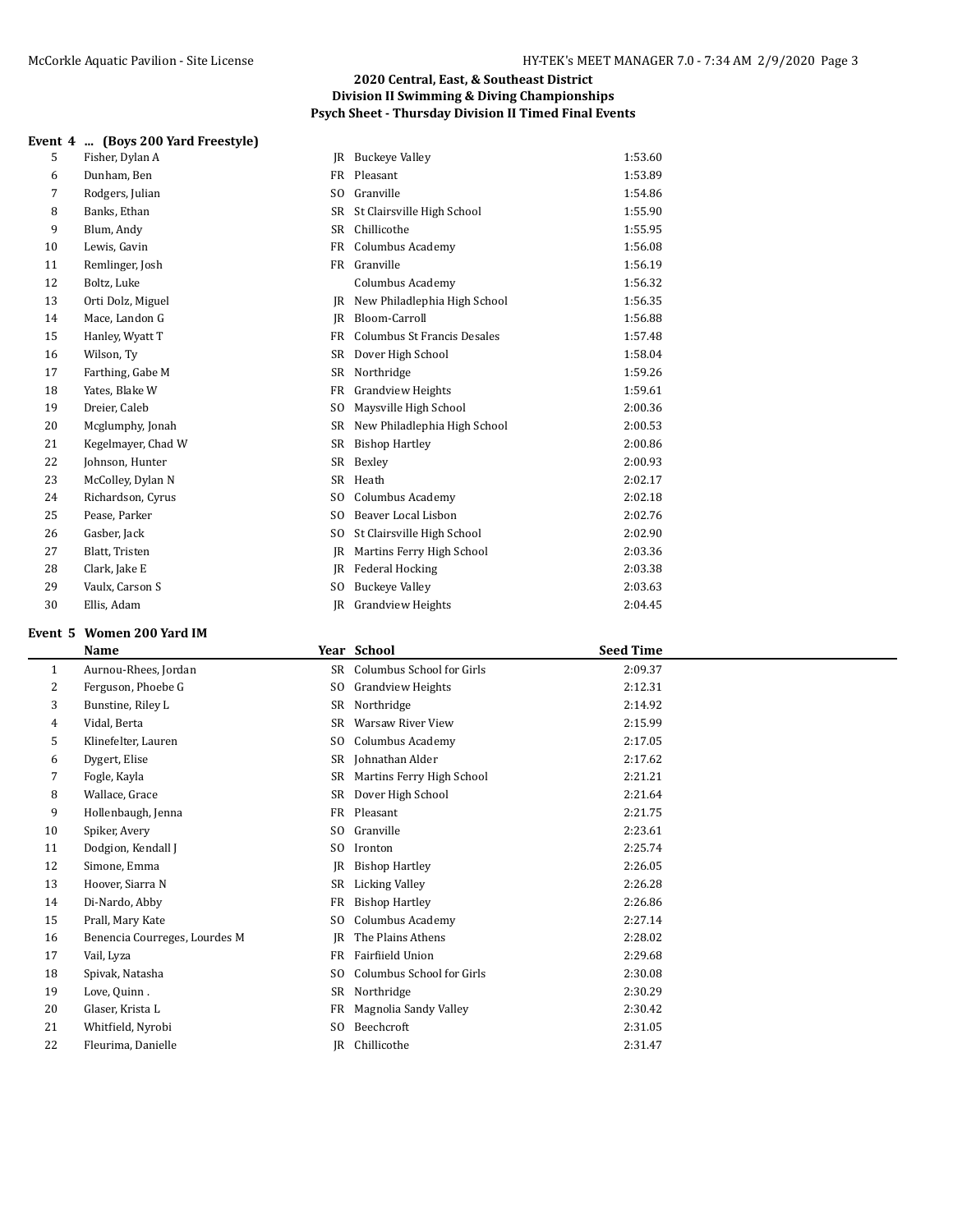## **Event 5 ... (Women 200 Yard IM)**

| 23 | Bailey, Julianne | <b>IR</b> Washington Court House | 2:31.73 |
|----|------------------|----------------------------------|---------|
| 24 | Wright, Annie    | FR Dover High School             | 2:33.63 |
| 25 | Tanner, Ellie I  | SR Bishop Hartley                | 2:34.29 |
| 26 | Connare, Cassy   | FR Dover High School             | 2:34.77 |
| 27 | Jackson, Gabby   | SR Bishop Hartley                | 2:35.30 |
| 28 | DeVore, Julia    | SO Columbus Academy              | 2:35.73 |
| 29 | Smith, Katie     | SR Bishop Ready                  | 2:36.30 |
| 30 | McLarty, C.C.    | FR Columbus School for Girls     | 2:36.74 |
|    |                  |                                  |         |

#### **Event 6 Boys 200 Yard IM**

 $\overline{a}$ 

|    | <b>Name</b>         |                | Year School                  | <b>Seed Time</b> |
|----|---------------------|----------------|------------------------------|------------------|
| 1  | Stoll, Eli C        | FR             | Johnathan Alder              | 1:58.43          |
| 2  | McInerney, Brady    | SO.            | Columbus St Francis Desales  | 2:03.75          |
| 3  | Mayberry, Graham    | SO.            | Granville                    | 2:04.82          |
| 4  | Lawhorn, Lonnie D   | SR             | Liberty Union                | 2:07.75          |
| 5  | Holst, Philip A     | IR             | <b>Buckeye Valley</b>        | 2:09.13          |
| 6  | Latshaw, Max J      | SO.            | Columbus Bishop Watterson    | 2:10.87          |
| 7  | McCrate, Will       | IR             | Dover High School            | 2:11.11          |
| 8  | Siberell, Evan      | IR             | Chillicothe                  | 2:11.63          |
| 9  | Gutekanst, Sam C    | S <sub>0</sub> | The Plains Athens            | 2:12.69          |
| 10 | Tseng, Jarek        | IR             | <b>Buckeye Valley</b>        | 2:14.35          |
| 11 | Billman, Brenton    | SO.            | New Philadlephia High School | 2:14.83          |
| 12 | McKeegan, Caleb     | FR             | St Clairsville High School   | 2:15.86          |
| 13 | McDermott, Cian     | SR             | Granville                    | 2:16.78          |
| 14 | Dresbach, Eli L     | SO.            | Bexley                       | 2:17.72          |
| 15 | Tatro, Cole         | SO.            | <b>Warsaw River View</b>     | 2:17.86          |
| 16 | Mertz, Viktor       | IR             | Johnstown-Monroe             | 2:18.98          |
| 17 | Spittell, Aaron     | SR             | Columbus St Francis Desales  | 2:19.19          |
| 18 | Burris, Blaze       | S <sub>0</sub> | Dover High School            | 2:19.48          |
| 19 | Shemenski, Micah A  | SO.            | Worthington Christian        | 2:20.13          |
| 20 | Collette, Matt      | FR             | Martins Ferry High School    | 2:22.02          |
| 21 | Fuller, Noah        | SO.            | Northridge                   | 2:22.95          |
| 22 | Dittmar, Cyrus B    | IR             | Dresden - Tri-Valley         | 2:23.31          |
| 23 | Ruegsegger, Kasey   | FR             | Dover High School            | 2:23.76          |
| 24 | Kemp, Ryan          | IR             | Bexley                       | 2:23.88          |
| 25 | Massie, Luke        | IR             | <b>Warsaw River View</b>     | 2:23.93          |
| 26 | Smith, Brannan      | IR             | East Liverpool High School   | 2:24.13          |
| 27 | Hennessy, Rowan     | IR             | Columbus Academy             | 2:24.39          |
| 28 | Hauenstein, Gryffin | FR             | Granville                    | 2:26.78          |
| 29 | Smith, Andrew       | SR             | Columbus Centennial HS       | 2:27.78          |
| 30 | Bliss, Luke         | SO.            | Greenfield McClain           | 2:28.55          |
|    |                     |                |                              |                  |

# **Event 7 Women 50 Yard Freestyle**

|   | <b>Name</b>        |     | Year School                   | <b>Seed Time</b> |  |
|---|--------------------|-----|-------------------------------|------------------|--|
|   | Lawhorn, Logan     |     | SR Liberty Union              | 25.31            |  |
| 2 | Hardin, Hannah     |     | FR Granville                  | 25.31            |  |
| 3 | McKeegan, Kylie    |     | SO St Clairsville High School | 25.57            |  |
| 4 | Morse, Olivia      |     | FR Columbus School for Girls  | 25.76            |  |
| 5 | Selinsky, Sydney   |     | JR Dover High School          | 25.77            |  |
| 6 | Cannone, Alexandra |     | FR Northridge                 | 25.78            |  |
|   | Perkowski, Holly   |     | FR Dover High School          | 25.82            |  |
| 8 | Tapp, Hannah       | SR. | Chillicothe                   | 25.92            |  |
|   |                    |     |                               |                  |  |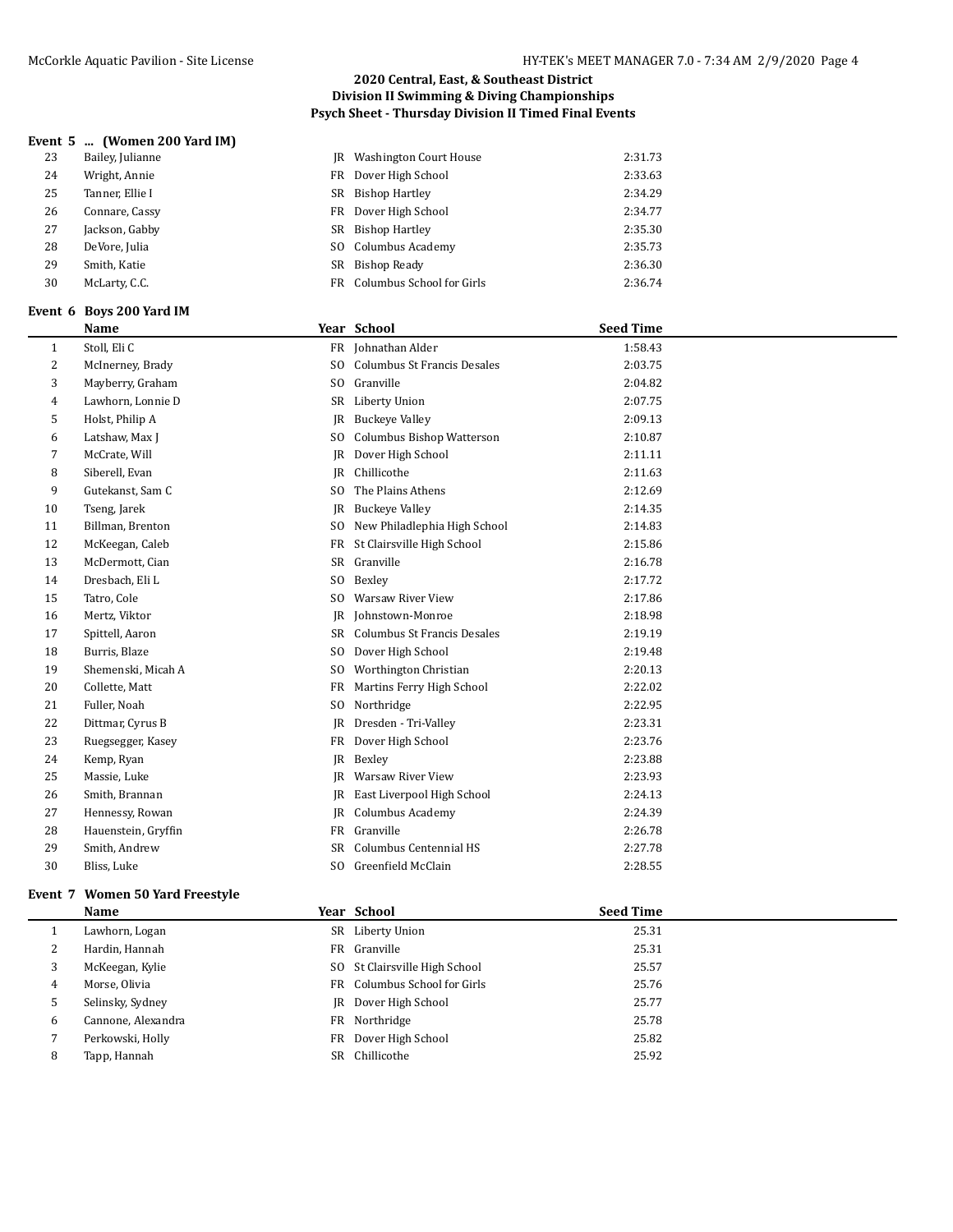#### **Event 7 ... (Women 50 Yard Freestyle)**

| Stamm, Leah        |                |                             | 26.17     |
|--------------------|----------------|-----------------------------|-----------|
| Koester, Avery     | SO.            | Granville                   | 26.24     |
| Martin, Arianna    | IR             | Bexley                      | 26.26     |
| Goodwin, Grace     | FR             | <b>Bishop Hartley</b>       | 26.40     |
| Watters, Meghan K  | SR             | <b>Grandview Heights</b>    | 26.62     |
| Whittredge, Wylee  | SO.            | Grove City Christian        | 26.64     |
| Pollard, Kerigan   | IR             | Greenfield McClain          | 26.74     |
| Richardson, Claire | FR             | Columbus Academy            | 26.76     |
| Dittrick, Lauren R | IR             | Columbus School for Girls   | 26.86     |
| Persall, Cosette   | SR.            | Columbus School for Girls   | 26.87     |
| Wynk, Avery G      | FR             | Johnathan Alder             | 26.95     |
| Otter, Caroline    | FR             | Granville                   | 27.01     |
| Albrecht, Chloe    | <b>FR</b>      | <b>Bishop Hartley</b>       | 27.13     |
| Bean, Nikki        | IR             | The Plains Athens           | 27.15     |
| Lewis, Reagan      | S <sub>O</sub> | <b>McDermott Northwest</b>  | 27.23     |
| Knight, Alia       | FR             | Columbus School for Girls   | 27.29     |
| Schie, Riley       | FR             | Dover High School           | 27.33     |
| Moffett, Elisabeth | SR             | <b>Bidwell River Valley</b> | 27.35     |
| Lake, Mary         | IR             | Worthington Christian       | 27.49     |
| Hill, Grace        | SO.            | Beaver Local Lisbon         | 27.53     |
| Miller, Ashley     | FR.            | Warren                      | 27.54     |
| Gray, Kylie        | IR             | Caledonia River Valley      | 27.73     |
|                    |                |                             | SR Bexley |

## **Event 8 Boys 50 Yard Freestyle**

|    | Name               |                | Year School                  | <b>Seed Time</b> |  |
|----|--------------------|----------------|------------------------------|------------------|--|
| 1  | Vondran, Michael R |                | SR Columbus Bishop Watterson | 22.44            |  |
| 2  | Litle, Benjamin    | SR             | Granville                    | 22.78            |  |
| 3  | Burris, Peyton     | SR             | Dover High School            | 22.90            |  |
| 4  | Borsini, Cody      | SR             | Greenfield McClain           | 23.00            |  |
| 5  | Rodgers, Julian    | SO.            | Granville                    | 23.48            |  |
| 6  | Pepper, Reas       | IR             | <b>Warsaw River View</b>     | 23.49            |  |
| 7  | Marling, Matthew   | SR             | St Clairsville High School   | 23.53            |  |
| 8  | Conrad, Joel       | SO.            | Mount Gilead                 | 23.55            |  |
| 9  | Polka, Nick        | <b>SR</b>      | New Philadlephia High School | 23.63            |  |
| 10 | Snopik, Michael    | S <sub>0</sub> | Mount Gilead                 | 23.81            |  |
| 11 | Juracich, Kyle     | SR             | Columbus Centennial HS       | 23.83            |  |
| 12 | Roberts, JT        | JR             | Warsaw River View            | 23.97            |  |
| 13 | Noll, Leo          | JR             | <b>Bishop Hartley</b>        | 23.97            |  |
| 14 | Rennick, Avery     | IR             | The Wellington School        | 23.99            |  |
| 15 | Bible, Coen        | S <sub>0</sub> | Warsaw River View            | 24.16            |  |
| 16 | Martin, Matthew    | JR             | Pleasant                     | 24.20            |  |
| 17 | LeMay, Sam         | JR             | <b>Bishop Hartley</b>        | 24.21            |  |
| 18 | Latshaw, Nathan    | SR             | East Liverpool High School   | 24.23            |  |
| 19 | Cline, Ethan       | SR             | <b>Bidwell River Valley</b>  | 24.24            |  |
| 20 | Ater, Evan D       | S <sub>0</sub> | Frankfort Adena              | 24.29            |  |
| 21 | Rusnak, Jaden      | SR             | Steubenville High School     | 24.37            |  |
| 22 | Burris, Blaze      | S <sub>0</sub> | Dover High School            | 24.39            |  |
| 23 | Vaulx, Carson S    | S <sub>0</sub> | <b>Buckeye Valley</b>        | 24.61            |  |
| 24 | Leithauser, Peter  | SR             | Granville                    | 24.63            |  |
| 25 | Balaloski, Alek    | FR             | Columbus Academy             | 24.65            |  |
| 26 | Shroyer, Lincoln   | IR             | Warsaw River View            | 24.66            |  |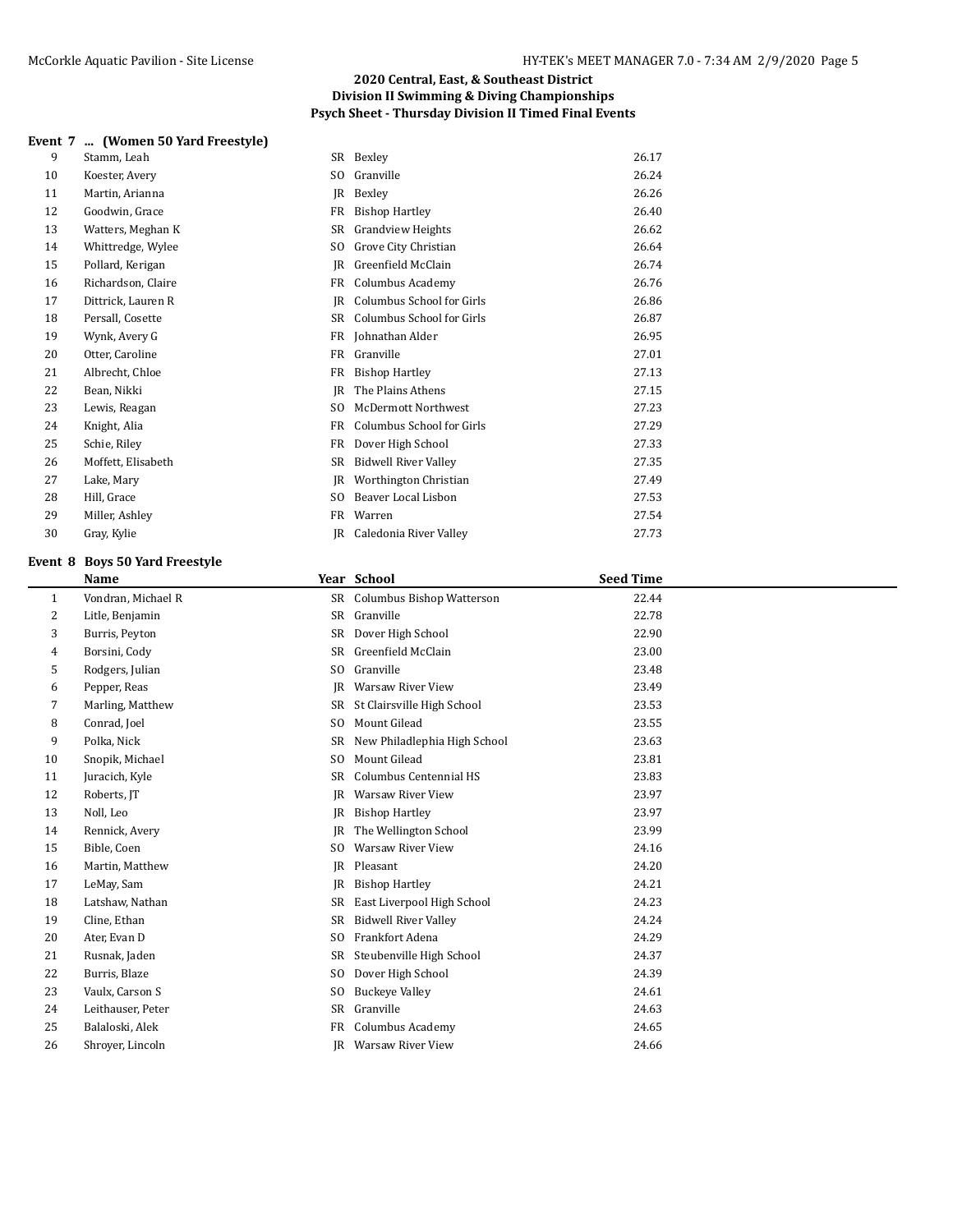## **Event 8 ... (Boys 50 Yard Freestyle)**

| 27 | White, Mason    | JR Granville             | 24.72 |
|----|-----------------|--------------------------|-------|
| 28 | Myhal, Isaac D  | SO Worthington Christian | 24.76 |
| 29 | Alflen, Clayton | SR Chillicothe           | 24.82 |
| 30 | Rahde, Jackson  | SO Northridge            | 24.82 |
|    |                 |                          |       |

# **Event 11 Women 100 Yard Butterfly**

|    | <b>Name</b>          |                | Year School                  | <b>Seed Time</b> |  |
|----|----------------------|----------------|------------------------------|------------------|--|
| 1  | Funderburke, Nyah    |                | IR Columbus School for Girls | 57.91            |  |
| 2  | Aurnou-Rhees, Jordan | <b>SR</b>      | Columbus School for Girls    | 57.97            |  |
| 3  | Ferguson, Phoebe G   | S <sub>0</sub> | <b>Grandview Heights</b>     | 59.17            |  |
| 4  | DiBetta, Casadie     | S <sub>0</sub> | St Clairsville High School   | 1:00.01          |  |
| 5  | Klinefelter, Lauren  | S <sub>0</sub> | Columbus Academy             | 1:00.20          |  |
| 6  | Fogle, Kayla         | SR             | Martins Ferry High School    | 1:02.31          |  |
| 7  | Hendrickson, Karly J | SR             | Fairfield Christian Academy  | 1:02.49          |  |
| 8  | Moyer, Olivia        | SO.            | St Clairsville High School   | 1:02.79          |  |
| 9  | Phillips, Mia A      | SR             | <b>Bishop Hartley</b>        | 1:02.90          |  |
| 10 | Anderson, Sarah      | SR             | The Wellington School        | 1:03.51          |  |
| 11 | Wallace, Grace       | SR             | Dover High School            | 1:05.34          |  |
| 12 | Simone, Emma         | JR             | <b>Bishop Hartley</b>        | 1:06.15          |  |
| 13 | Stoll, Emma M        | FR             | Worthington Christian        | 1:06.24          |  |
| 14 | Kitsmiller, Ellie    | JR             | <b>Bishop Hartley</b>        | 1:06.58          |  |
| 15 | Vaughn, Katie A      | SR             | Johnathan Alder              | 1:06.64          |  |
| 16 | Irvin, Diana         | SO.            | Steubenville High School     | 1:06.74          |  |
| 17 | Yuan, Gabrielle      | FR             | Columbus School for Girls    | 1:07.10          |  |
| 18 | Love, Quinn.         | SR             | Northridge                   | 1:07.64          |  |
| 19 | Prince, Olivia       | <b>SR</b>      | Beaver Local Lisbon          | 1:08.49          |  |
| 20 | Fleurima, Danielle   | JR             | Chillicothe                  | 1:09.35          |  |
| 21 | Mitchell, Olivia     | IR             | Bexley                       | 1:09.58          |  |
| 22 | Hannallah, Whitney   | SR             | Columbus Academy             | 1:09.76          |  |
| 23 | Langhirt, Kimberly L | SR             | <b>Buckeye Valley</b>        | 1:09.81          |  |
| 24 | Ashcraft, Lindsey    | SR             | <b>Warsaw River View</b>     | 1:10.18          |  |
| 25 | Pema, Mairin         | S <sub>0</sub> | Columbus School for Girls    | 1:10.34          |  |
| 26 | Butler, Alayna       | FR             | Zane Trace                   | 1:10.45          |  |
| 27 | Bean, Nikki          | R              | The Plains Athens            | 1:10.50          |  |
| 28 | Smeltzer, Emma E     | SO.            | Fairfield Christian Academy  | 1:10.52          |  |
| 29 | Fischer, Isabella    | FR             | Chillicothe                  | 1:10.90          |  |
| 30 | Rice, Kella          | IR             | The Plains Athens            | 1:11.10          |  |

## **Event 12 Boys 100 Yard Butterfly**

|         | Name                |     | Year School                     | <b>Seed Time</b> |
|---------|---------------------|-----|---------------------------------|------------------|
| $\perp$ | Ferguson, Charlie R |     | SR Grandview Heights            | 53.56            |
| 2       | Holmes, Hansel W    |     | FR Dresden - Tri-Valley         | 55.41            |
| 3       | Holst, Philip A     | IR  | <b>Buckeye Valley</b>           | 55.81            |
| 4       | Myhal, Isaac D      | SO. | Worthington Christian           | 57.18            |
| 5       | Sexton, Blake       |     | <b>IR</b> Dover High School     | 57.22            |
| 6       | Yost, Nathan        |     | JR St Clairsville High School   | 58.17            |
|         | Remlinger, Josh     |     | FR Granville                    | 58.23            |
| 8       | Simpson, Steven     |     | SO New Philadlephia High School | 58.44            |
| 9       | Fisher, Dylan A     |     | JR Buckeye Valley               | 58.60            |
| 10      | LeMay, Sam          |     | <b>IR</b> Bishop Hartley        | 59.08            |
| 11      | Hauenstein, Bryson  |     | SR Granville                    | 59.22            |
| 12      | Tatro, Cole         | SO. | Warsaw River View               | 59.76            |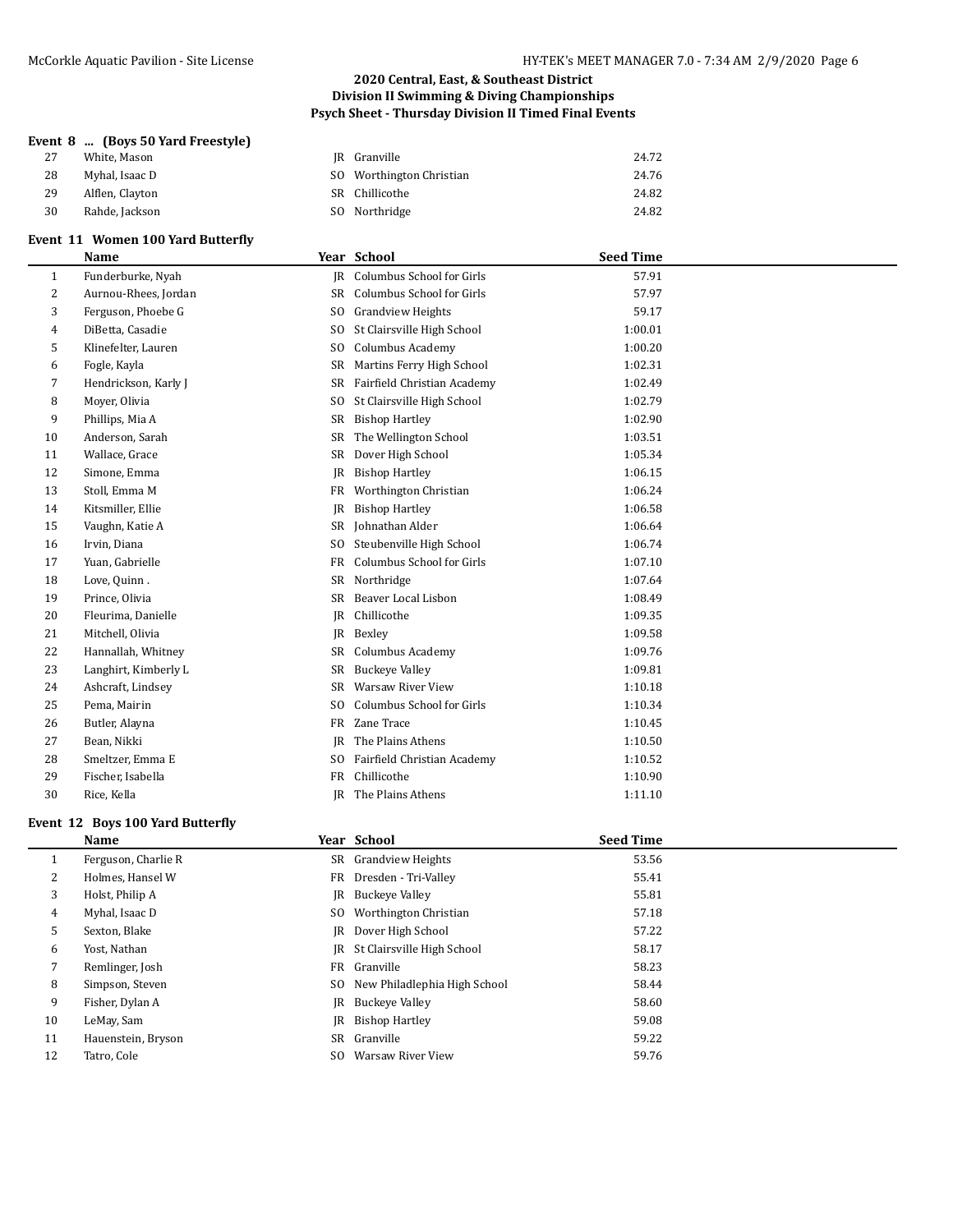## **Event 12 ... (Boys 100 Yard Butterfly)**

| 13 | Minkin, Nicholas    |     | FR Bexley                    | 59.79   |
|----|---------------------|-----|------------------------------|---------|
| 14 | Yates, Blake W      | FR  | <b>Grandview Heights</b>     | 59.95   |
| 15 | McDermott, Cian     | SR  | Granville                    | 59.96   |
| 16 | Banks, Nick         | SR  | New Philadlephia High School | 1:00.94 |
| 17 | Spittell, Aaron     | SR  | Columbus St Francis Desales  | 1:01.49 |
| 18 | Burns, Derek        | SR  | Liberty Union                | 1:01.77 |
| 19 | McKeegan, Caleb     | FR  | St Clairsville High School   | 1:02.01 |
| 20 | Hoover, Ian         | IR  | Fairfiield Union             | 1:02.36 |
| 21 | Surritt, Andrew     | SO. | Greenfield McClain           | 1:02.62 |
| 22 | Karr, Brayden       | IR  | Warsaw River View            | 1:03.19 |
| 23 | Weidner, Sergei D   | SO. | Bloom-Carroll                | 1:03.84 |
| 24 | Johnson, Hunter     | SR  | Bexley                       | 1:04.11 |
| 25 | Smith, Brannan      | IR  | East Liverpool High School   | 1:04.19 |
| 26 | Jordan, Will        | SO. | Columbus St Francis Desales  | 1:04.24 |
| 27 | Tucker, Ashton      | IR  | Federal Hocking              | 1:04.35 |
| 28 | Ruegsegger, Kasey   | FR  | Dover High School            | 1:04.38 |
| 29 | Miller, Jabe        | IR  | Columbus Centennial HS       | 1:05.34 |
| 30 | Sauerbrey, Nathan W | SO. | Dresden - Tri-Valley         | 1:05.43 |
|    |                     |     |                              |         |

# **Event 13 Women 100 Yard Freestyle**

|              | <b>Name</b>           |                | Year School                 | <b>Seed Time</b> |  |
|--------------|-----------------------|----------------|-----------------------------|------------------|--|
| $\mathbf{1}$ | Lemert, Brooke        |                | FR Granville                | 55.65            |  |
| 2            | Hardin, Hannah        | FR             | Granville                   | 56.07            |  |
| 3            | Tapp, Hannah          | <b>SR</b>      | Chillicothe                 | 56.15            |  |
| 4            | Perkowski, Holly      | FR             | Dover High School           | 56.54            |  |
| 5            | Morse, Olivia         | FR             | Columbus School for Girls   | 56.62            |  |
| 6            | Selinsky, Sydney      | <b>IR</b>      | Dover High School           | 56.62            |  |
| 7            | Lynch, Larissa D      | JR             | Dresden - Tri-Valley        | 56.63            |  |
| 8            | Grammel, Annalise     | <b>SR</b>      | Columbus Academy            | 57.11            |  |
| 9            | McKeegan, Kylie       | S <sub>0</sub> | St Clairsville High School  | 57.15            |  |
| 10           | Fortney, Ava C        | JR             | Columbus School for Girls   | 57.29            |  |
| 11           | Cannone, Alexandra    | FR             | Northridge                  | 57.78            |  |
| 12           | Koester, Avery        | S <sub>0</sub> | Granville                   | 57.87            |  |
| 13           | Dodgion, Kendall J    | S <sub>0</sub> | Ironton                     | 57.95            |  |
| 14           | Planey, Brenna        | S <sub>0</sub> | St Clairsville High School  | 58.00            |  |
| 15           | Clayton, Janie        | S <sub>0</sub> | Fairbanks                   | 58.10            |  |
| 16           | Heren, Jada C         | <b>FR</b>      | <b>Grandview Heights</b>    | 58.18            |  |
| 17           | Murphy, Riley         | S <sub>0</sub> | Columbus School for Girls   | 58.22            |  |
| 18           | Warren, Taylor        | <b>SR</b>      | Columbus Academy            | 58.92            |  |
| 19           | Goodwin, Grace        | FR             | <b>Bishop Hartley</b>       | 59.23            |  |
| 20           | Watters, Meghan K     | SR             | <b>Grandview Heights</b>    | 59.25            |  |
| 21           | Whittredge, Wylee     | S <sub>0</sub> | Grove City Christian        | 59.26            |  |
| 22           | Persall, Cosette      | SR             | Columbus School for Girls   | 59.34            |  |
| 23           | Whitfield, Nyrobi     | S <sub>0</sub> | Beechcroft                  | 59.35            |  |
| 24           | Schaefer, Sam J       | S <sub>0</sub> | <b>Grandview Heights</b>    | 59.50            |  |
| 25           | Hildenbrand, Joanna J | FR             | Fairfield Christian Academy | 59.55            |  |
| 26           | Richardson, Claire    | FR             | Columbus Academy            | 59.78            |  |
| 27           | Mutchler, Emily       | SR             | Madison Christian           | 1:00.04          |  |
| 28           | Schie, Riley          | <b>FR</b>      | Dover High School           | 1:00.09          |  |
| 29           | Perkowski, Hannah     | IR             | Dover High School           | 1:00.22          |  |
| 30           | Albrecht, Chloe       |                | FR Bishop Hartley           | 1:00.41          |  |
|              |                       |                |                             |                  |  |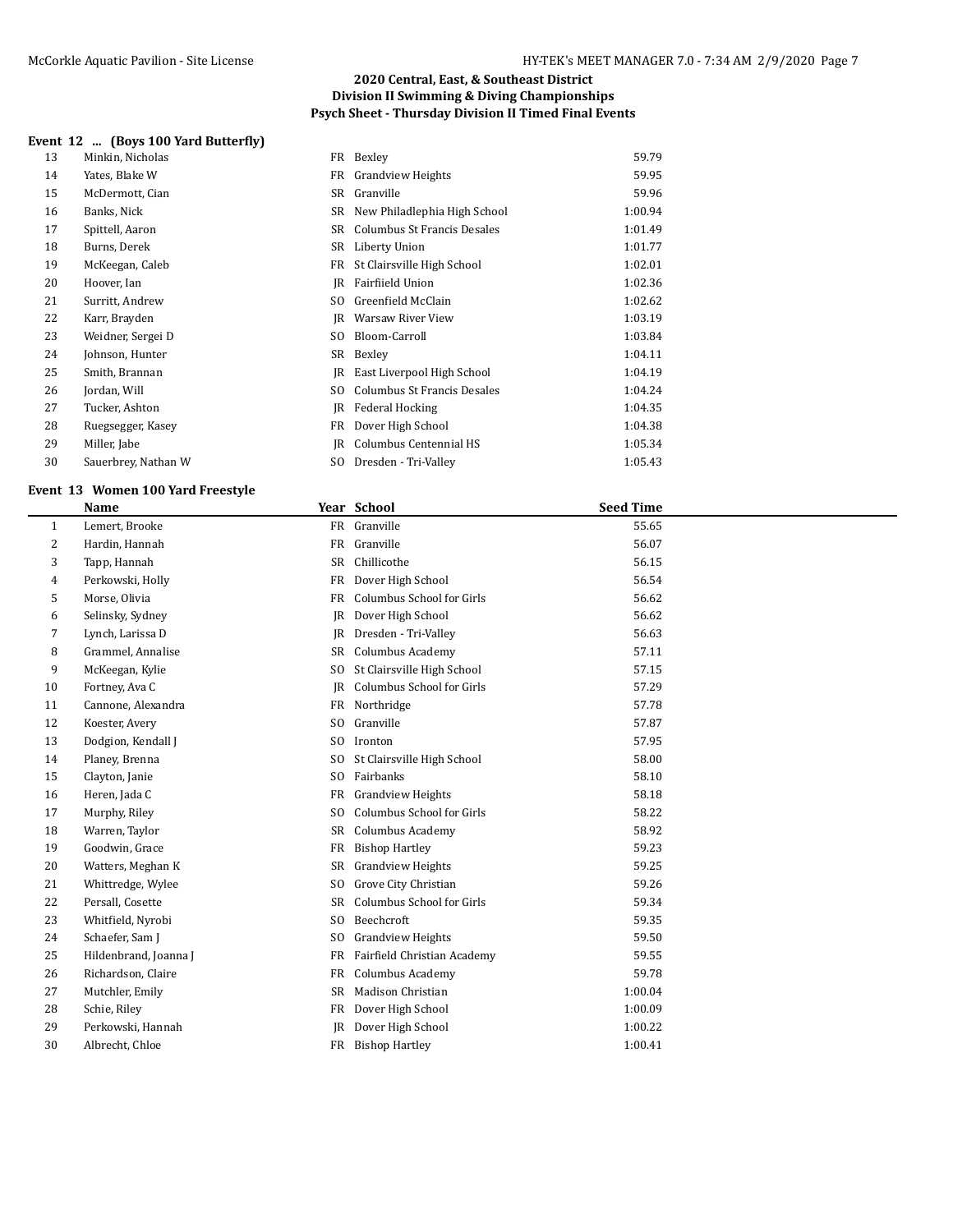# **Event 14 Boys 100 Yard Freestyle**

|    | Name               |                | Year School                      | <b>Seed Time</b> |
|----|--------------------|----------------|----------------------------------|------------------|
| 1  | McDermott, Cole    |                | SR Granville                     | 50.34            |
| 2  | Masters, Austin    | FR             | Hebron Lakewood                  | 50.39            |
| 3  | Litle, Benjamin    | SR             | Granville                        | 50.42            |
| 4  | Bolinger, Jarrett  | SR             | Martins Ferry High School        | 50.81            |
| 5  | Vondran, Michael R | <b>SR</b>      | <b>Columbus Bishop Watterson</b> | 50.87            |
| 6  | Cao, James         | SR             | Columbus Academy                 | 51.14            |
| 7  | Borsini, Cody      | SR             | Greenfield McClain               | 51.53            |
| 8  | Pepper, Reas       | JR             | Warsaw River View                | 51.83            |
| 9  | Marling, Matthew   | SR             | St Clairsville High School       | 52.01            |
| 10 | Cline, Ethan       | SR             | <b>Bidwell River Valley</b>      | 52.15            |
| 11 | Conrad, Joel       | S <sub>0</sub> | Mount Gilead                     | 52.26            |
| 12 | Lewis, Gavin       | FR             | Columbus Academy                 | 52.57            |
| 13 | Power, Tanner      | <b>SR</b>      | Steubenville High School         | 52.60            |
| 14 | Mace, Landon G     | JR             | Bloom-Carroll                    | 52.64            |
| 15 | Ross, Patrick J    | IR             | Meadowbrook                      | 52.94            |
| 16 | Snopik, Michael    | S <sub>0</sub> | Mount Gilead                     | 52.97            |
| 17 | Hall, Quinn E      | S <sub>0</sub> | Bexley                           | 53.16            |
| 18 | Johnson, Nathan    | S <sub>0</sub> | Marietta                         | 53.31            |
| 19 | Rennick, Avery     | JR             | The Wellington School            | 53.72            |
| 20 | Wilson, Ty         | SR             | Dover High School                | 53.74            |
| 21 | McColley, Dylan N  | SR             | Heath                            | 53.83            |
| 22 | Dreier, Caleb      | S <sub>0</sub> | Maysville High School            | 53.87            |
| 23 | Bible, Coen        | S <sub>0</sub> | <b>Warsaw River View</b>         | 53.91            |
| 24 | Farthing, Gabe M   | SR             | Northridge                       | 53.94            |
| 25 | Roberts, JT        | JR             | Warsaw River View                | 54.46            |
| 26 | Allen, Daylen      | S <sub>0</sub> | Beechcroft                       | 54.81            |
| 27 | Norris, Kaleb      | SR             | Steubenville High School         | 54.84            |
| 28 | Miller, Will       | JR             | The Wellington School            | 54.89            |
| 29 | Myers, Jacob       | S <sub>0</sub> | East Liverpool High School       | 55.20            |
| 30 | Johnson, Ezra      |                | SR Columbus Academy              | 55.41            |
|    |                    |                |                                  |                  |

## **Event 15 Women 500 Yard Freestyle**

|    | Name                |                | Year School                   | <b>Seed Time</b> |  |
|----|---------------------|----------------|-------------------------------|------------------|--|
| 1  | Marody, Maggie      |                | JR St Clairsville High School | 5:11.18          |  |
| 2  | Barnhart, Grace M   | SO.            | Fairfield Christian Academy   | 5:13.23          |  |
| 3  | Bowers, Sonia       |                | JR Liberty Union              | 5:22.26          |  |
| 4  | Grieshop, Ally      | IR             | Bexley                        | 5:29.56          |  |
| 5  | Stoll, Emma M       | FR             | Worthington Christian         | 5:32.94          |  |
| 6  | Peters, Riley       | SR             | Dover High School             | 5:33.58          |  |
| 7  | Butnariu, Alexandra | SO.            | Columbus Academy              | 5:34.28          |  |
| 8  | Vail, Lyza          | FR             | Fairfiield Union              | 5:35.96          |  |
| 9  | Smith, Erin         | SR             | Dover High School             | 5:38.94          |  |
| 10 | Aslaner, Julie S    | SO.            | Columbus School for Girls     | 5:41.16          |  |
| 11 | Smith, Elaine       | IR             | <b>Bishop Ready</b>           | 5:43.18          |  |
| 12 | Vaughn, Katie A     | SR             | Johnathan Alder               | 5:50.76          |  |
| 13 | O'Reilly, Bridget   | FR             | Bexley                        | 5:50.85          |  |
| 14 | Mertz, Olesya       | SR             | Johnstown-Monroe              | 5:51.93          |  |
| 15 | Noretto, Olivia     | FR             | Dover High School             | 5:54.96          |  |
| 16 | Mylin, Caitlin R    | JR             | Buckeye Valley                | 5:55.85          |  |
| 17 | Fleege, Anja E      | SO.            | Columbus School for Girls     | 6:00.77          |  |
| 18 | Pema, Mairin        | S <sub>0</sub> | Columbus School for Girls     | 6:01.41          |  |
|    |                     |                |                               |                  |  |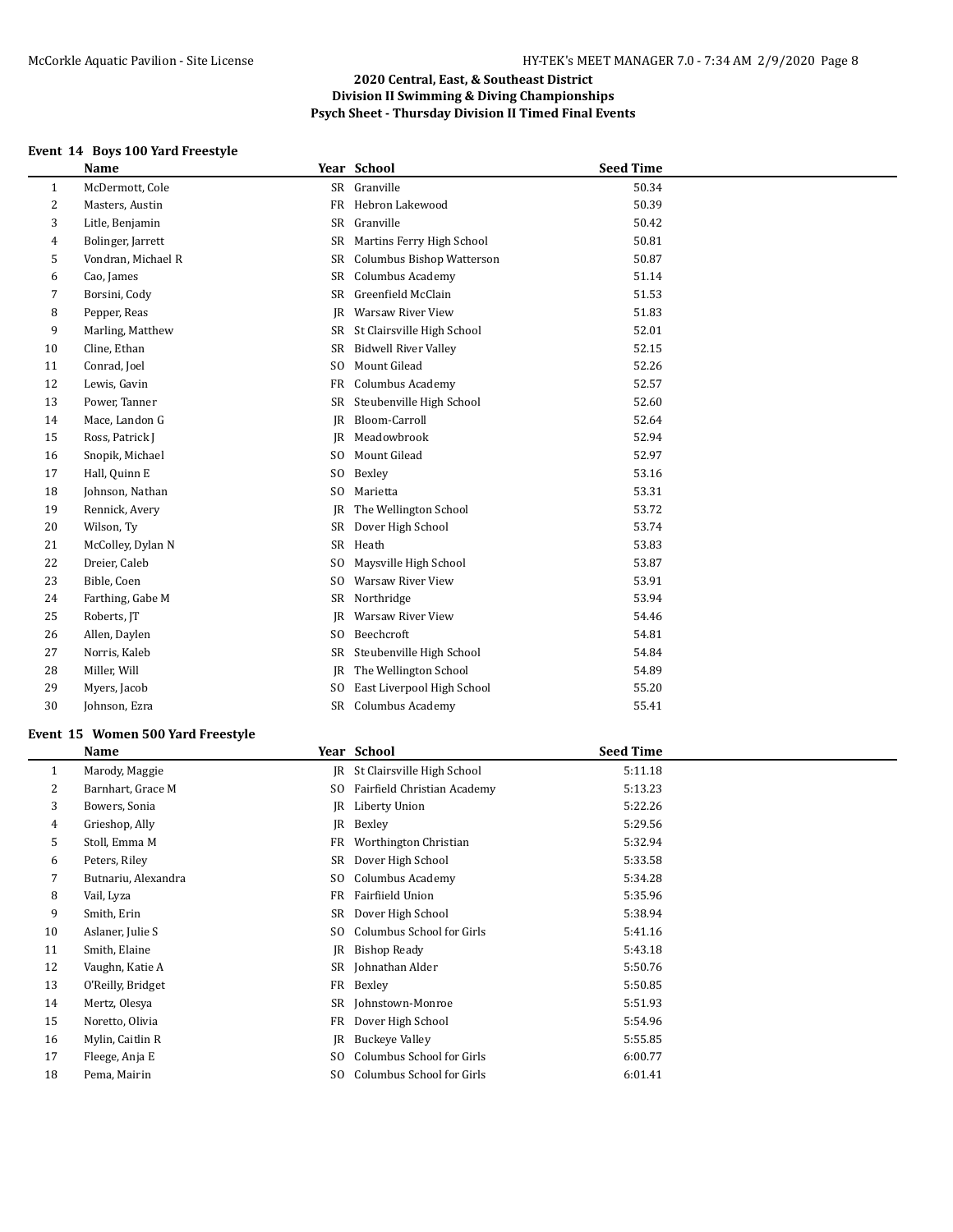## **Event 15 ... (Women 500 Yard Freestyle)**

| 19 | Miller, Zoe L       |     | FR The Plains Athens      | 6:02.34 |
|----|---------------------|-----|---------------------------|---------|
| 20 | Saar, Ruthie        | SO. | Columbus School for Girls | 6:08.38 |
| 21 | Voss, Peyton        |     | SR Greenfield McClain     | 6:09.98 |
| 22 | Henninge, Makayla   |     | SR Dover High School      | 6:10.42 |
| 23 | Henry, Abby         |     | JR Heath                  | 6:13.57 |
| 24 | Curtis, Tara        |     | SR John Glenn             | 6:15.37 |
| 25 | Luallen, Megan      |     | <b>IR</b> Bishop Hartley  | 6:16.53 |
| 26 | Kitsmiller. Ellie   |     | JR Bishop Hartley         | 6:16.66 |
| 27 | Wissler, Sydney     |     | IR Chillicothe            | 6:21.72 |
| 28 | Cacciato, Josephine |     | SR Granville              | 6:22.73 |
| 29 | Strous, Jordyn      | SO. | Barnesville Swim Team     | 6:25.61 |
| 30 | Dixon. Anna         | SO. | Columbus Centennial HS    | 6:26.66 |

#### **Event 16 Boys 500 Yard Freestyle**

## **Event 17 Women 200 Yard Freestyle Relay**

|          | Team                      | Relav | <b>Seed Time</b> |
|----------|---------------------------|-------|------------------|
|          | Granville                 |       | 1:43.56          |
| <u>.</u> | Columbus School for Girls |       | 1:43.71          |
|          | <b>Grandview Heights</b>  |       | 1:44.98          |
|          | Columbus Academy          |       | 1:46.24          |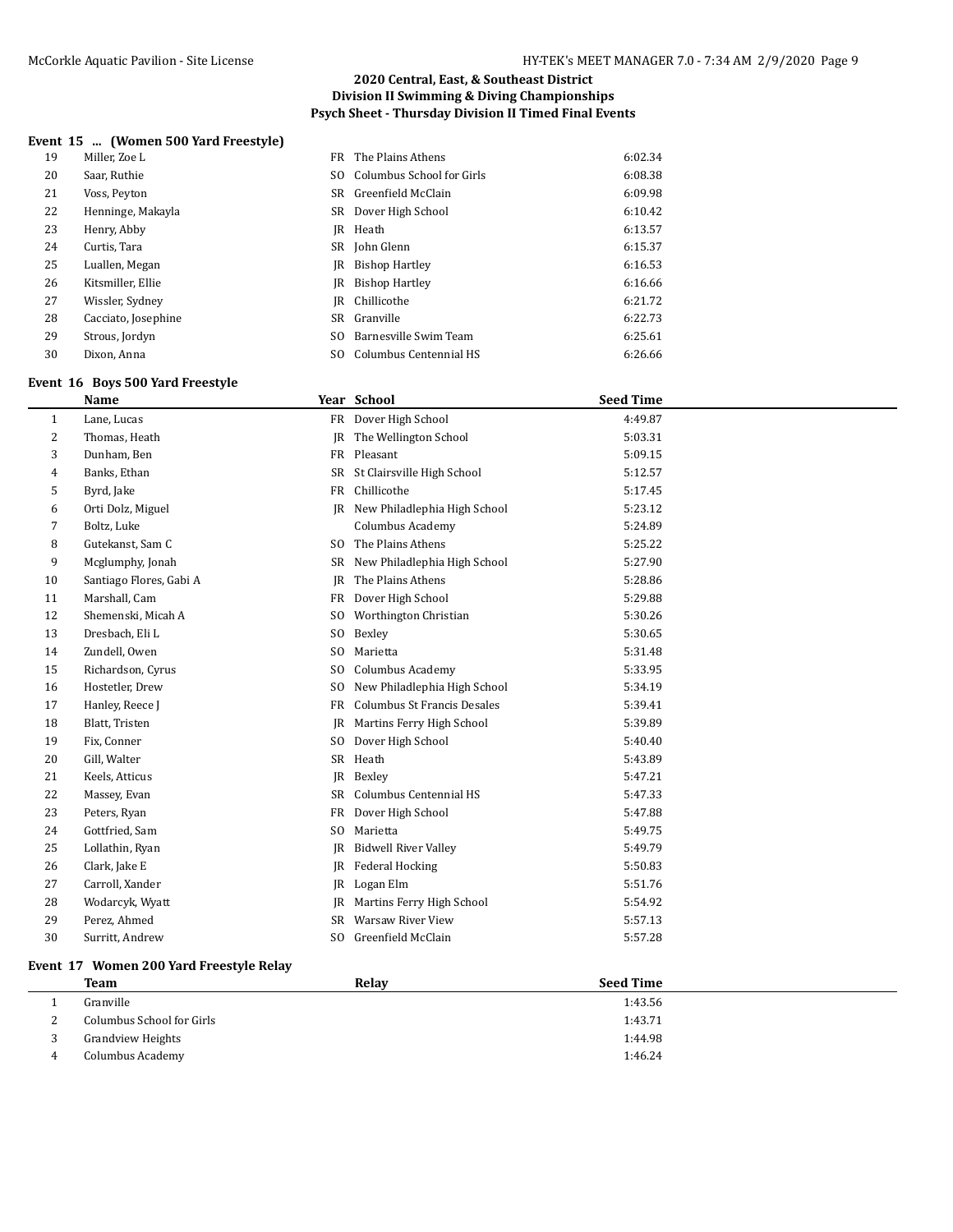## **Event 17 ... (Women 200 Yard Freestyle Relay)**

| 5  | <b>Bishop Hartley</b>       | 1:48.55 |
|----|-----------------------------|---------|
| 6  | Dover High School           | 1:48.61 |
| 7  | St Clairsville High School  | 1:50.31 |
| 8  | Liberty Union               | 1:50.45 |
| 9  | The Plains Athens           | 1:51.84 |
| 10 | Johnathan Alder             | 1:51.94 |
| 11 | Bexley                      | 1:51.99 |
| 12 | <b>Warsaw River View</b>    | 1:53.72 |
| 13 | Steubenville High School    | 1:53.77 |
| 14 | Beaver Local Lisbon         | 1:53.82 |
| 15 | Dresden - Tri-Valley        | 1:54.42 |
| 16 | Chillicothe                 | 1:54.45 |
| 17 | Northridge                  | 1:55.58 |
| 18 | Fairfield Christian Academy | 1:55.70 |
| 19 | Pleasant                    | 1:56.04 |
| 20 | Worthington Christian       | 1:56.05 |
| 21 | The Wellington School       | 1:57.05 |
| 22 | Caledonia River Valley      | 1:57.26 |
| 23 | Coshocton High School       | 1:57.77 |
| 24 | Martins Ferry High School   | 1:57.78 |
| 25 | Columbus Centennial HS      | 1:58.06 |
| 26 | Fairfiield Union            | 1:58.65 |
| 27 | Greenfield McClain          | 1:59.27 |
| 28 | Portsmouth Notre Dame       | 1:59.34 |
| 29 | Mount Gilead                | 1:59.56 |
| 30 | Zanesville West Muskingum   | 2:00.14 |
|    |                             |         |

## **Event 18 Boys 200 Yard Freestyle Relay**

|              | <b>Team</b>                        | Relay | <b>Seed Time</b> |  |
|--------------|------------------------------------|-------|------------------|--|
| $\mathbf{1}$ | Granville                          |       | 1:33.60          |  |
| 2            | Dover High School                  |       | 1:34.26          |  |
| 3            | Warsaw River View                  |       | 1:34.42          |  |
| 4            | <b>Buckeye Valley</b>              |       | 1:34.96          |  |
| 5            | New Philadlephia High School       |       | 1:36.59          |  |
| 6            | <b>Columbus St Francis Desales</b> |       | 1:37.52          |  |
| 7            | Columbus Academy                   |       | 1:38.26          |  |
| 8            | Steubenville High School           |       | 1:38.52          |  |
| 9            | Northridge                         |       | 1:39.91          |  |
| 10           | <b>Grandview Heights</b>           |       | 1:40.44          |  |
| 11           | Greenfield McClain                 |       | 1:40.55          |  |
| 12           | <b>Bishop Hartley</b>              |       | 1:40.55          |  |
| 13           | Mount Gilead                       |       | 1:40.87          |  |
| 14           | Columbus Bishop Watterson          |       | 1:41.44          |  |
| 15           | East Liverpool High School         |       | 1:42.06          |  |
| 16           | Marietta                           |       | 1:42.08          |  |
| 17           | Bexley                             |       | 1:42.39          |  |
| 18           | Columbus Centennial HS             |       | 1:42.58          |  |
| 19           | Indian Creek High School           |       | 1:43.59          |  |
| 20           | St Clairsville High School         |       | 1:43.60          |  |
| 21           | Chillicothe                        |       | 1:44.01          |  |
| 22           | Heath                              |       | 1:44.72          |  |
|              |                                    |       |                  |  |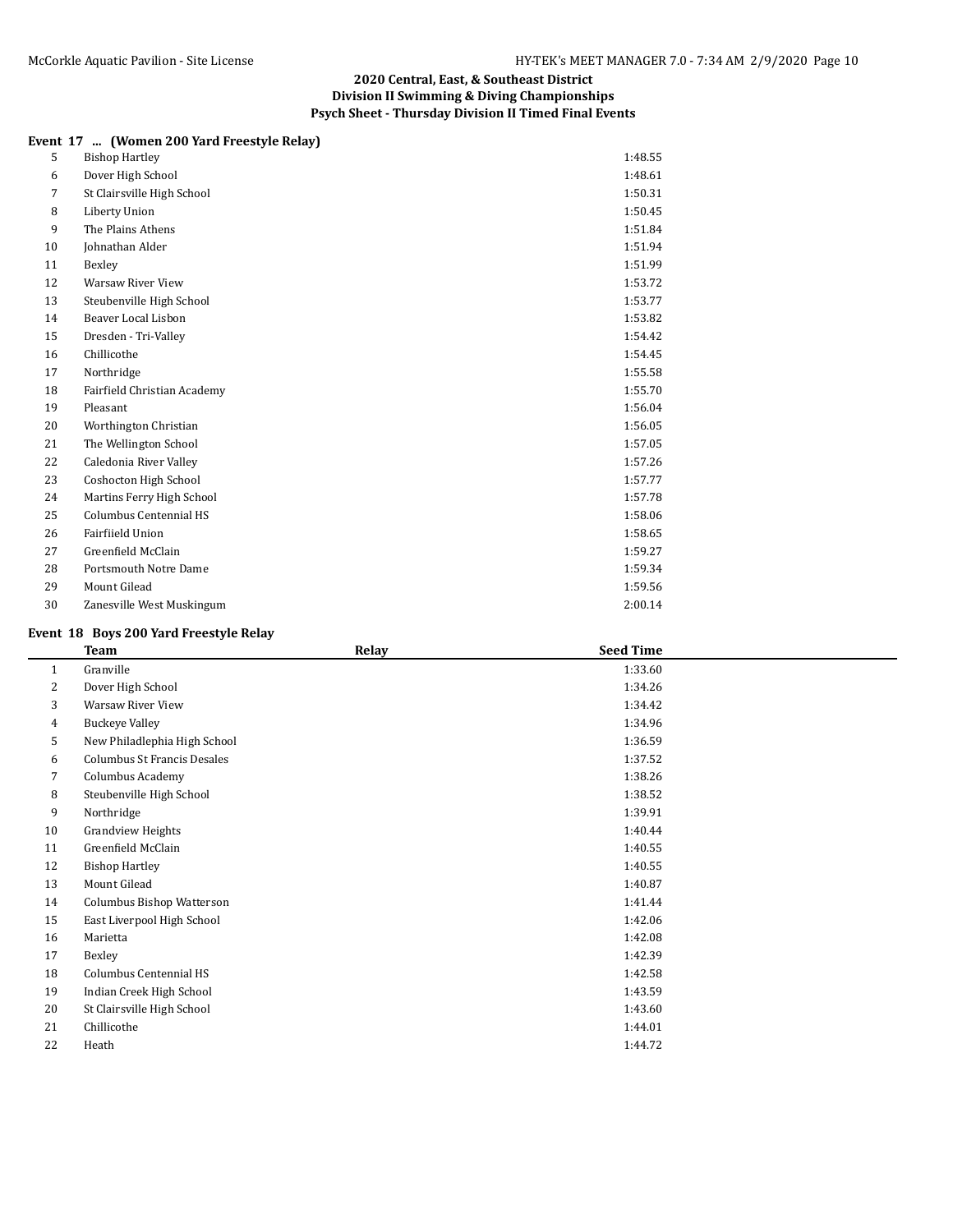## **Event 18 ... (Boys 200 Yard Freestyle Relay)**

| 23 | The Plains Athens           | 1:44.73 |
|----|-----------------------------|---------|
| 24 | Barnesville Swim Team       | 1:45.14 |
| 25 | Pleasant                    | 1:45.72 |
| 26 | The Wellington School       | 1:45.74 |
| 27 | <b>Bidwell River Valley</b> | 1:45.87 |
| 28 | Cambridge High School       | 1:46.01 |
| 29 | Dresden - Tri-Valley        | 1:46.20 |
| 30 | Portsmouth                  | 1:47.45 |

#### **Event 19 Women 100 Yard Backstroke**

|              | Name                 |                | Year School                | <b>Seed Time</b> |
|--------------|----------------------|----------------|----------------------------|------------------|
| $\mathbf{1}$ | Funderburke, Nyah    | IR             | Columbus School for Girls  | 57.96            |
| 2            | Holmes, Caroline O   | SR             | Dresden - Tri-Valley       | 58.53            |
| 3            | Bunstine, Riley L    | SR             | Northridge                 | 58.92            |
| 4            | Durbin, Reagan       | FR             | Dover High School          | 1:01.51          |
| 5            | Vidal, Berta         | SR             | Warsaw River View          | 1:01.52          |
| 6            | Volker, Annie        | SR             | <b>Grandview Heights</b>   | 1:02.32          |
| 7            | Dygert, Elise        | SR             | Johnathan Alder            | 1:02.53          |
| 8            | Stamm, Leah          | SR             | Bexley                     | 1:03.27          |
| 9            | Rana, Kristina A     | JR             | The Plains Athens          | 1:03.64          |
| 10           | Warren, Taylor       | SR             | Columbus Academy           | 1:04.21          |
| 11           | Moyer, Olivia        | SO.            | St Clairsville High School | 1:04.74          |
| 12           | Prall, Mary Kate     | S <sub>0</sub> | Columbus Academy           | 1:05.14          |
| 13           | Martin, Arianna      | IR             | Bexley                     | 1:05.43          |
| 14           | Murphy, Riley        | S <sub>O</sub> | Columbus School for Girls  | 1:06.65          |
| 15           | Knight, Alia         | FR             | Columbus School for Girls  | 1:06.84          |
| 16           | Anderson, Sarah      | SR             | The Wellington School      | 1:06.95          |
| 17           | Frizzell, Mackenzie  | FR             | <b>Bishop Hartley</b>      | 1:07.85          |
| 18           | O'Reilly, Bridget    | FR             | Bexley                     | 1:08.06          |
| 19           | Beadling, Madison    | JR             | Steubenville High School   | 1:08.44          |
| 20           | Schafer, Maddie      | R              | Chillicothe                | 1:08.47          |
| 21           | Butler, Alayna       | FR             | Zane Trace                 | 1:08.70          |
| 22           | Yuan, Gabrielle      | FR             | Columbus School for Girls  | 1:09.05          |
| 23           | Schaefer, Sam J      | S <sub>0</sub> | <b>Grandview Heights</b>   | 1:09.16          |
| 24           | Krogh, McKinley      | SR             | Logan Elm                  | 1:09.39          |
| 25           | Langhirt, Kimberly L | SR             | <b>Buckeye Valley</b>      | 1:09.84          |
| 26           | Henry, Abby          | IR             | Heath                      | 1:10.04          |
| 27           | Bobak, Olivia        | SR             | <b>Bishop Hartley</b>      | 1:10.05          |
| 28           | Leeper, Jenna        | FR             | Dover High School          | 1:10.15          |
| 29           | Voorhees, Sammi      | SR             | Beaver Local Lisbon        | 1:10.34          |
| 30           | Vance, Hannah        |                | SO Northridge              | 1:10.46          |
|              |                      |                |                            |                  |

#### **Event 20 Boys 100 Yard Backstroke**

|   | Name             | Year School                    | <b>Seed Time</b> |
|---|------------------|--------------------------------|------------------|
|   | Stoll, Eli C     | FR Johnathan Alder             | 52.72            |
| ∠ | Sexton, Blake    | <b>IR</b> Dover High School    | 54.15            |
| 3 | McInerney, Brady | SO Columbus St Francis Desales | 55.55            |
| 4 | Mayberry, Graham | SO Granville                   | 56.92            |
| 5 | Cao, James       | SR Columbus Academy            | 58.82            |
| 6 | Minkin, Nicholas | FR Bexley                      | 58.95            |
|   | Holmes, Hansel W | FR Dresden - Tri-Valley        | 59.18            |
| 8 | Hanley, Wyatt T  | FR Columbus St Francis Desales | 59.23            |
|   |                  |                                |                  |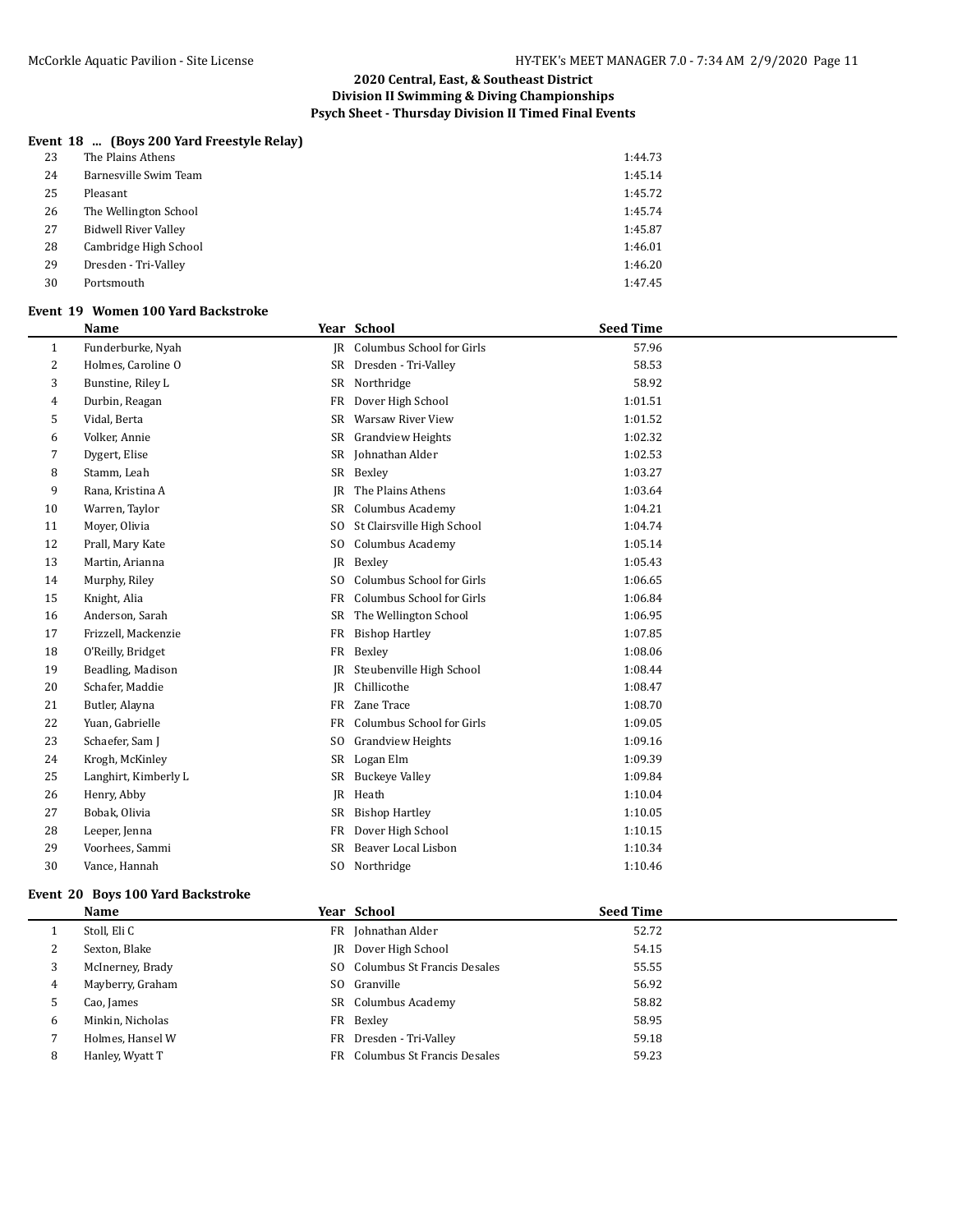#### **Event 20 ... (Boys 100 Yard Backstroke)**

| 9  | Blum, Andy              | SR             | Chillicothe                  | 59.57   |
|----|-------------------------|----------------|------------------------------|---------|
| 10 | Johnson, Nathan         | SO.            | Marietta                     | 59.66   |
| 11 | Yost, Nathan            | IR             | St Clairsville High School   | 1:00.05 |
| 12 | Ross, Patrick J         | IR             | Meadowbrook                  | 1:00.64 |
| 13 | Mertz, Viktor           | IR             | Johnstown-Monroe             | 1:01.49 |
| 14 | Philabaum, Brady        | IR             | Warsaw River View            | 1:01.50 |
| 15 | Pease, Parker           | S <sub>O</sub> | Beaver Local Lisbon          | 1:02.10 |
| 16 | Teter, Jacob            | <b>FR</b>      | Granville                    | 1:02.38 |
| 17 | Smith, Andrew           | SR             | Columbus Centennial HS       | 1:02.83 |
| 18 | Massie, Luke            | IR             | Warsaw River View            | 1:02.91 |
| 19 | Ellis, Adam             | IR             | <b>Grandview Heights</b>     | 1:03.43 |
| 20 | Pratt, Luke             | S <sub>0</sub> | Bishop Rosecrans High School | 1:03.92 |
| 21 | Ater, Evan D            | SO.            | Frankfort Adena              | 1:04.09 |
| 22 | McDaniel, Mason R       | IR             | Dresden - Tri-Valley         | 1:04.18 |
| 23 | Santiago Flores, Gabi A | IR             | The Plains Athens            | 1:04.29 |
| 24 | Marshall, Cam           | FR             | Dover High School            | 1:04.77 |
| 25 | Sheridan, William       | S <sub>0</sub> | <b>Bishop Hartley</b>        | 1:04.85 |
| 26 | Myers, Jacob            | SO.            | East Liverpool High School   | 1:05.29 |
| 27 | Stein, Aiden            | S <sub>0</sub> | Coshocton High School        | 1:05.40 |
| 28 | Herb, Garrett           | <b>SR</b>      | Marietta                     | 1:05.54 |
| 29 | Fuller, Noah            | SO.            | Northridge                   | 1:05.78 |
| 30 | Simpson, Steven         | SO.            | New Philadlephia High School | 1:05.85 |

#### **Event 21 Women 100 Yard Breaststroke**

|              | Name                          |                | Year School                   | <b>Seed Time</b> |  |
|--------------|-------------------------------|----------------|-------------------------------|------------------|--|
| $\mathbf{1}$ | DiBetta, Casadie              | SO.            | St Clairsville High School    | 1:05.00          |  |
| 2            | Lawhorn, Logan                | SR             | Liberty Union                 | 1:08.62          |  |
| 3            | Benencia Courreges, Lourdes M | IR             | The Plains Athens             | 1:09.91          |  |
| 4            | Fortney, Ava C                | IR             | Columbus School for Girls     | 1:10.05          |  |
| 5            | Hollenbaugh, Jenna            | FR             | Pleasant                      | 1:10.47          |  |
| 6            | Phillips, Mia A               | SR             | <b>Bishop Hartley</b>         | 1:11.18          |  |
| 7            | Yakam, Emma                   | S <sub>O</sub> | Columbus Academy              | 1:11.34          |  |
| 8            | Di-Nardo, Abby                | FR             | <b>Bishop Hartley</b>         | 1:11.72          |  |
| 9            | Hoover, Siarra N              | SR             | <b>Licking Valley</b>         | 1:12.38          |  |
| 10           | Clayton, Janie                | SO.            | Fairbanks                     | 1:12.99          |  |
| 11           | Spiker, Avery                 | S <sub>0</sub> | Granville                     | 1:13.37          |  |
| 12           | Spivak, Natasha               | S <sub>0</sub> | Columbus School for Girls     | 1:13.60          |  |
| 13           | Spangler, Emma                | SO.            | Columbus School for Girls     | 1:14.24          |  |
| 14           | Hill, Grace                   | S <sub>0</sub> | Beaver Local Lisbon           | 1:14.25          |  |
| 15           | Curtis, Tara                  | SR             | John Glenn                    | 1:14.25          |  |
| 16           | Tanner, Ellie I               | SR             | <b>Bishop Hartley</b>         | 1:15.54          |  |
| 17           | Suh, Alyssa                   | SR             | The Plains Athens             | 1:15.57          |  |
| 18           | Vail, Claire                  | SR             | <b>Fairfiield Union</b>       | 1:15.82          |  |
| 19           | Bailey, Julianne              | IR             | <b>Washington Court House</b> | 1:15.90          |  |
| 20           | Connare, Cassy                | FR             | Dover High School             | 1:15.93          |  |
| 21           | Glaser, Krista L              | FR             | Magnolia Sandy Valley         | 1:16.05          |  |
| 22           | Bennett, Emily R              | <b>SR</b>      | London                        | 1:16.13          |  |
| 23           | McClung, Liza                 | IR             | <b>Bishop Hartley</b>         | 1:16.32          |  |
| 24           | Ashcraft, Lindsey             | SR             | <b>Warsaw River View</b>      | 1:16.35          |  |
| 25           | Rowe, Erin E                  | SR             | Fairland                      | 1:16.64          |  |
| 26           | Hannallah, Whitney            | SR             | Columbus Academy              | 1:16.78          |  |
|              |                               |                |                               |                  |  |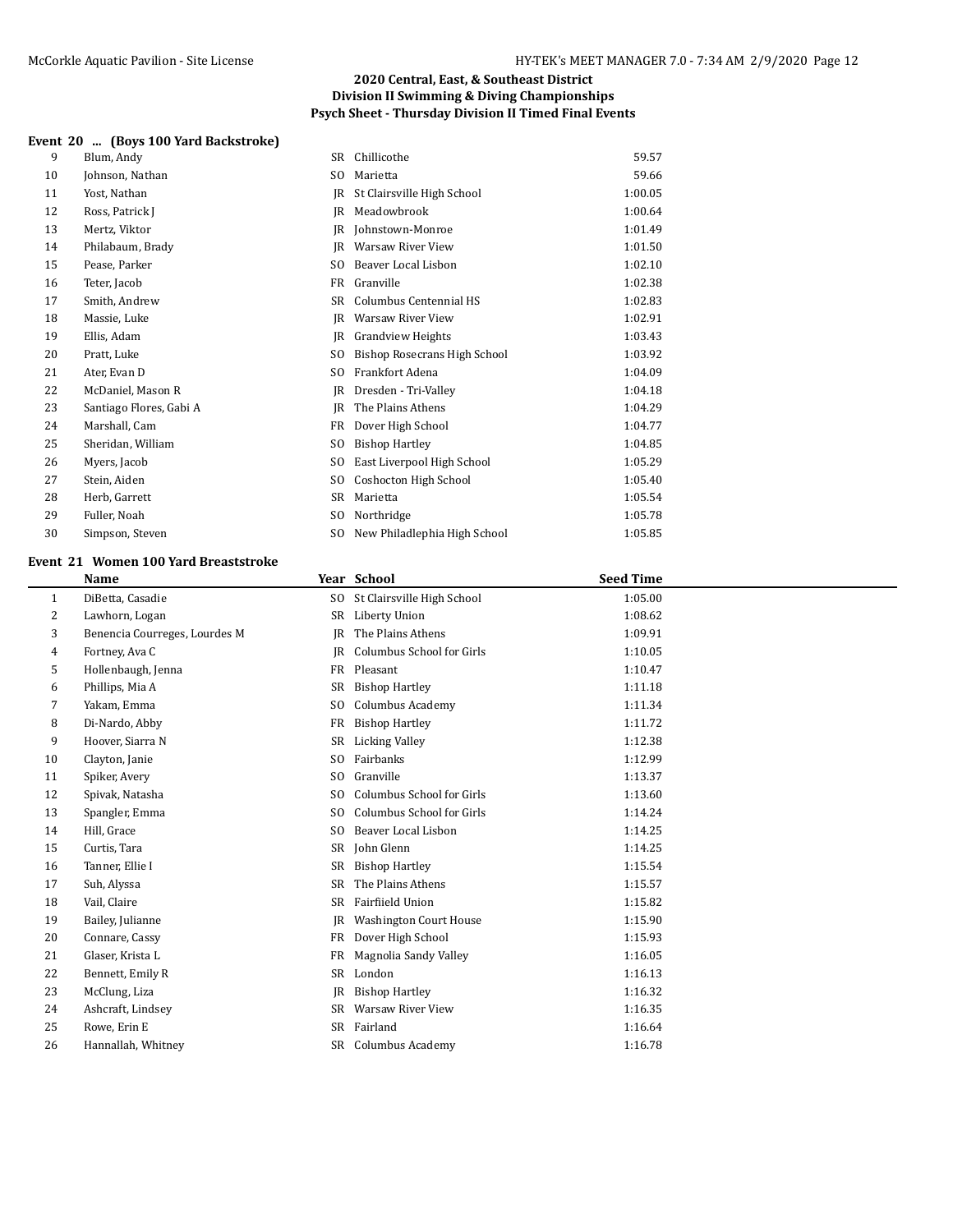## **Event 21 ... (Women 100 Yard Breaststroke)**

| 27 | Pittaway, Izzy R | JR The Plains Athens         | 1:16.79 |
|----|------------------|------------------------------|---------|
| 28 | Wynk, Avery G    | FR Johnathan Alder           | 1:16.99 |
| 29 | Waggle, Clare    | JR Dresden - Tri-Valley      | 1:18.29 |
| 30 | Padar, Rilev     | JR Zanesville West Muskingum | 1:18.57 |

# **Event 22 Boys 100 Yard Breaststroke**

|    | Name                |                | Year School                   | <b>Seed Time</b> |  |
|----|---------------------|----------------|-------------------------------|------------------|--|
| 1  | Siberell, Evan      | IR             | Chillicothe                   | 1:01.43          |  |
| 2  | Ferguson, Charlie R | SR             | <b>Grandview Heights</b>      | 1:02.97          |  |
| 3  | Bolinger, Jarrett   | SR             | Martins Ferry High School     | 1:03.16          |  |
| 4  | Tseng, Jarek        | JR             | <b>Buckeye Valley</b>         | 1:03.73          |  |
| 5  | Lawhorn, Lonnie D   | SR             | Liberty Union                 | 1:04.14          |  |
| 6  | McCrate, Will       | JR             | Dover High School             | 1:04.27          |  |
| 7  | Power, Tanner       | SR             | Steubenville High School      | 1:04.73          |  |
| 8  | Gasber, Jack        | S <sub>0</sub> | St Clairsville High School    | 1:05.98          |  |
| 9  | Banks, Nick         | SR             | New Philadlephia High School  | 1:06.28          |  |
| 10 | Latshaw, Max J      | SO.            | Columbus Bishop Watterson     | 1:07.30          |  |
| 11 | Kegelmayer, Chad W  | SR             | <b>Bishop Hartley</b>         | 1:07.54          |  |
| 12 | Noll, Leo           | JR             | <b>Bishop Hartley</b>         | 1:07.86          |  |
| 13 | Hoover, Ian         | JR             | Fairfiield Union              | 1:08.30          |  |
| 14 | Teter, Jacob        | FR             | Granville                     | 1:08.36          |  |
| 15 | Collette, Matt      | FR             | Martins Ferry High School     | 1:08.73          |  |
| 16 | Dittmar, Cyrus B    | IR             | Dresden - Tri-Valley          | 1:08.79          |  |
| 17 | Albers, Eric        | FR             | The Wellington School         | 1:09.03          |  |
| 18 | Hall, Quinn E       | SO.            | Bexley                        | 1:09.33          |  |
| 19 | Allen, Daylen       | SO.            | Beechcroft                    | 1:09.70          |  |
| 20 | Rahde, Jackson      | SO.            | Northridge                    | 1:09.71          |  |
| 21 | Kemp, Ryan          | IR             | Bexley                        | 1:09.98          |  |
| 22 | Karr, Brayden       | IR             | Warsaw River View             | 1:10.07          |  |
| 23 | Hambel, Kade        | SR             | Zanesville High School        | 1:10.17          |  |
| 24 | Hannallah, Cyrus    | SO.            | Columbus Academy              | 1:10.42          |  |
| 25 | Lambert, Michael    | IR             | Heath                         | 1:10.54          |  |
| 26 | Latshaw, Nathan     | SR             | East Liverpool High School    | 1:10.68          |  |
| 27 | Zundell, Owen       | SO.            | Marietta                      | 1:10.75          |  |
| 28 | Stricklin, Ashton   | FR             | Hebron Lakewood               | 1:10.96          |  |
| 29 | Tackett, Orville    | SO.            | <b>McDermott Northwest</b>    | 1:11.32          |  |
| 30 | Miller, Brendan     |                | SO St Clairsville High School | 1:12.03          |  |
|    |                     |                |                               |                  |  |

# **Event 23 Women 400 Yard Freestyle Relay**

|    | Team                        | Relay | <b>Seed Time</b> |  |
|----|-----------------------------|-------|------------------|--|
|    | Columbus Academy            |       | 3:46.66          |  |
| 2  | Columbus School for Girls   |       | 3:47.39          |  |
| 3  | St Clairsville High School  |       | 3:47.99          |  |
| 4  | Grandview Heights           |       | 3:49.46          |  |
| 5  | Granville                   |       | 3:51.58          |  |
| 6  | Dover High School           |       | 3:52.25          |  |
| 7  | Bexley                      |       | 3:54.94          |  |
| 8  | Northridge                  |       | 3:55.79          |  |
| 9  | Fairfield Christian Academy |       | 3:58.72          |  |
| 10 | Chillicothe                 |       | 3:59.99          |  |
| 11 | Dresden - Tri-Valley        |       | 4:01.05          |  |
| 12 | The Plains Athens           |       | 4:02.26          |  |